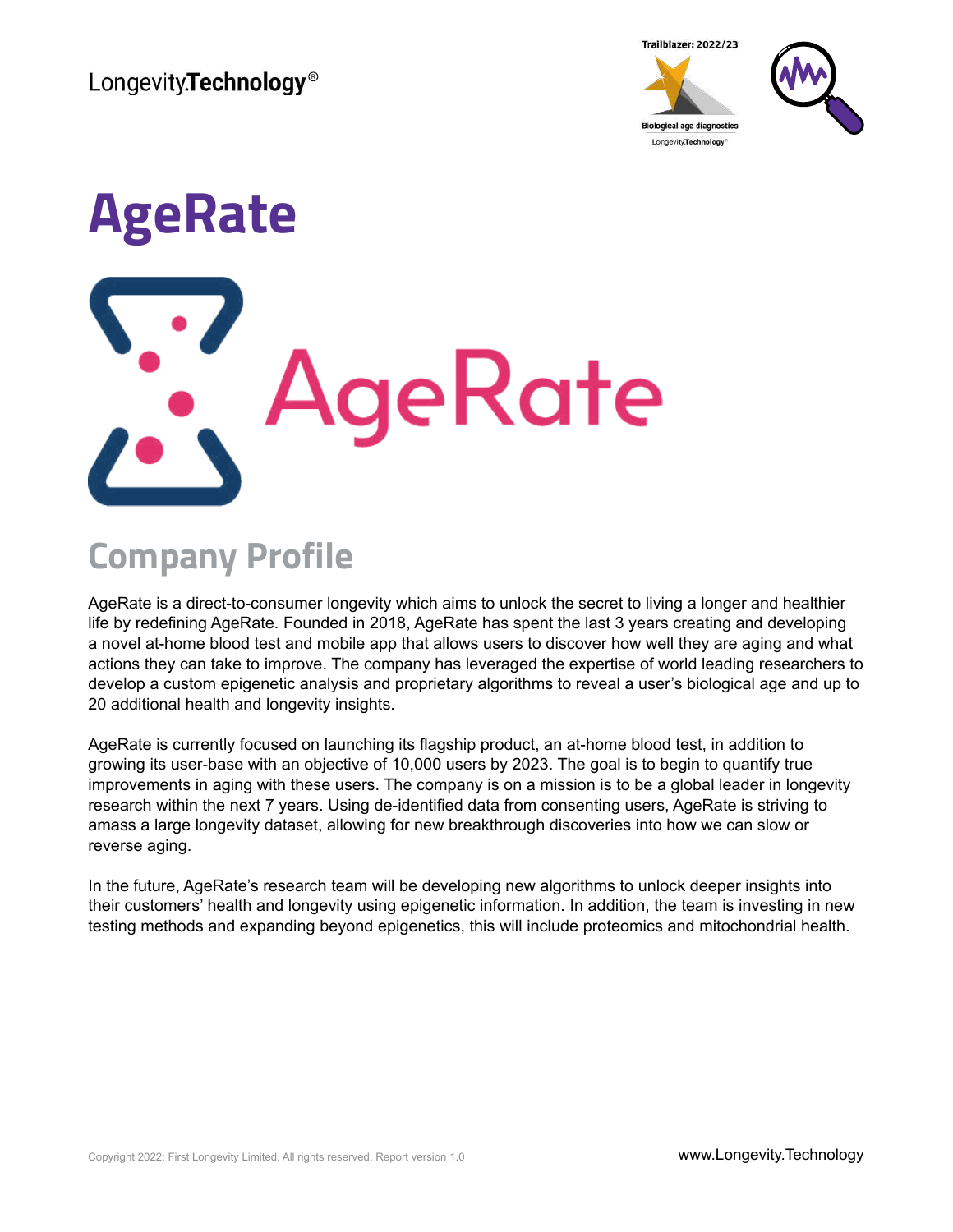

## **Flagship Product Deep Dive AgeRate's at-home blood test for longevity health and insights**

With its at-home blood test, AgeRate's flagship service allows users to monitor their rate of aging and discover how they can alter their lifestyle habits to age better. The test reveals a user's true biological age and up to 20 health and lifestyle indicators that help users not only know how well they are aging but understand areas of improvement. To achieve this, the service uses a custom and cost-effective epigenetic analysis combined with proprietary algorithms. The results are provided through a mobile app with a built-in longevity coach that provides users with tailored lifestyle challenges to help them improve, forming a full package longevity service.

AgeRate uses their DNA methylation analysis and proprietary algorithms to reveal meaningful insights into health and longevity. The algorithm used to determine biological age using DNA methylation data is commonly referred to as an epigenetic clock. Epigenetic clocks are valuable in the sense that they allow us to quantify how well someone is aging without waiting for them to die. The performance of an epigenetic clock is validated by comparing the biological age and the chronological age. The best epigenetic clocks have a strong correlation between biological and chronological age.

## **Product Development**

AgeRate's epigenetic clock has been validated in a data set of ~13,000 samples and demonstrates high performances. The difference between biological age and chronological age is strongly associated with disease and mortality for each epigenetic clock. AgeRate's Chief Science Officer has contributed to large scale research studies on biological age and its relation to health outcomes such frailty and the risk of incident atrial fibrillation.

## **Target market**

Although aging is a condition that affects everyone, AgeRate defines its target audience as healthconscious consumers looking to take a proactive approach to their health and longevity. Healthcare has succeeded in keeping people alive longer, but not healthier for longer. The approach has been reactive, treating the signs of and conditions of aging as they manifest. The growing number of people spent in poor health in their later years is putting strain on our healthcare system. A proactive approach towards aging is needed to solve this, which allows consumers to quantify the early signs of aging and target the root causes before age-related diseases begin to manifest.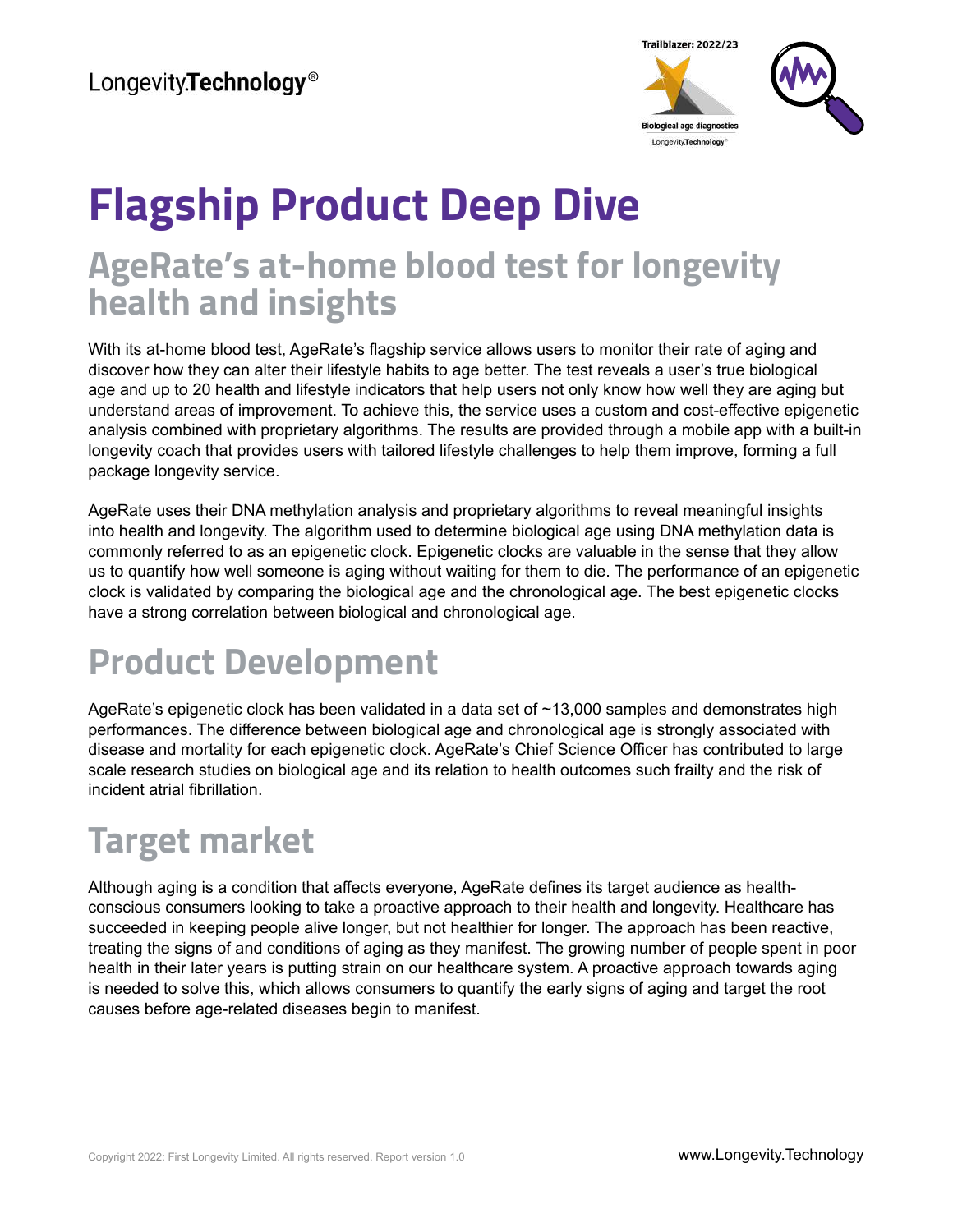

### **Channels to market**

AgeRate will initially offer its technology directly to consumers, providing a direct service to people to analyse their health whilst at home. In the future, they plan to outsource the service to clinicians through business-to-business channels, allowing healthcare providers who specialise in longevity to help their patients benefit from AgeRate's service, widening their outreach. In addition to this, the company plans to partner with intervention providers, such as supplement companies, to conduct research and support in validating the effectiveness of their products in slowing aging.

#### **Success Factors**

#### **Team and Reputation**

AgeRate is currently based in Canada and is formed of a small diverse team of scientists and engineers who have a shared vision of a world where our physical capabilities are not defined by our chronological age. The founding team met at McMaster University in 2018 and all have an educational background in life sciences. AgeRate has had over 5000 users sign up to be one of the first to try their service once they launch. In addition, the company has formed strategic partnerships with 10 health companies interested in using the service to validate their antiaging interventions and provide the option to their customers to get tested.

AgeRate's CEO, Cole Kirschner, has experience managing teams of 20+ sales professionals, winning multiple sales & leadership awards.

AgeRate's Chief Science Officer, Dr Guillaume Paré, is University Scholar and Professor of Pathology and Molecular Medicine at McMaster University and Director of the Genetic and Molecular Epidemiology Laboratory. A world-leading physician-scientist in the area of genetic and molecular epidemiology, his research has achieved critical advances in our knowledge of the genetic causes of heart attack and stroke and he is establishing new ways to identify high-risk patients, modifiable risk factors and preventive therapies.

The CTO, Kevin Peters, was a management consultant at Accenture, leading teams of 40+ engineers in the Enterprise Transformation and Emerging&Growth departments. In addition, he owned and operated a restaurant of 10+ employees.

#### **Intellectual Property**

AgeRate's advantage lies in the use of epigenetics to reveal long-term health and longevity insights in addition to biological age. Unlike most at-home health testing companies which use traditional laboratory tests that provide a snapshot of a user's health, AgeRate uses epigenetics to reveal the long-term impact that lifestyle has had on health and longevity. This allows AgeRate to provide users with accurate insights into how well they are aging and provide a comprehensive picture of how they can improve.